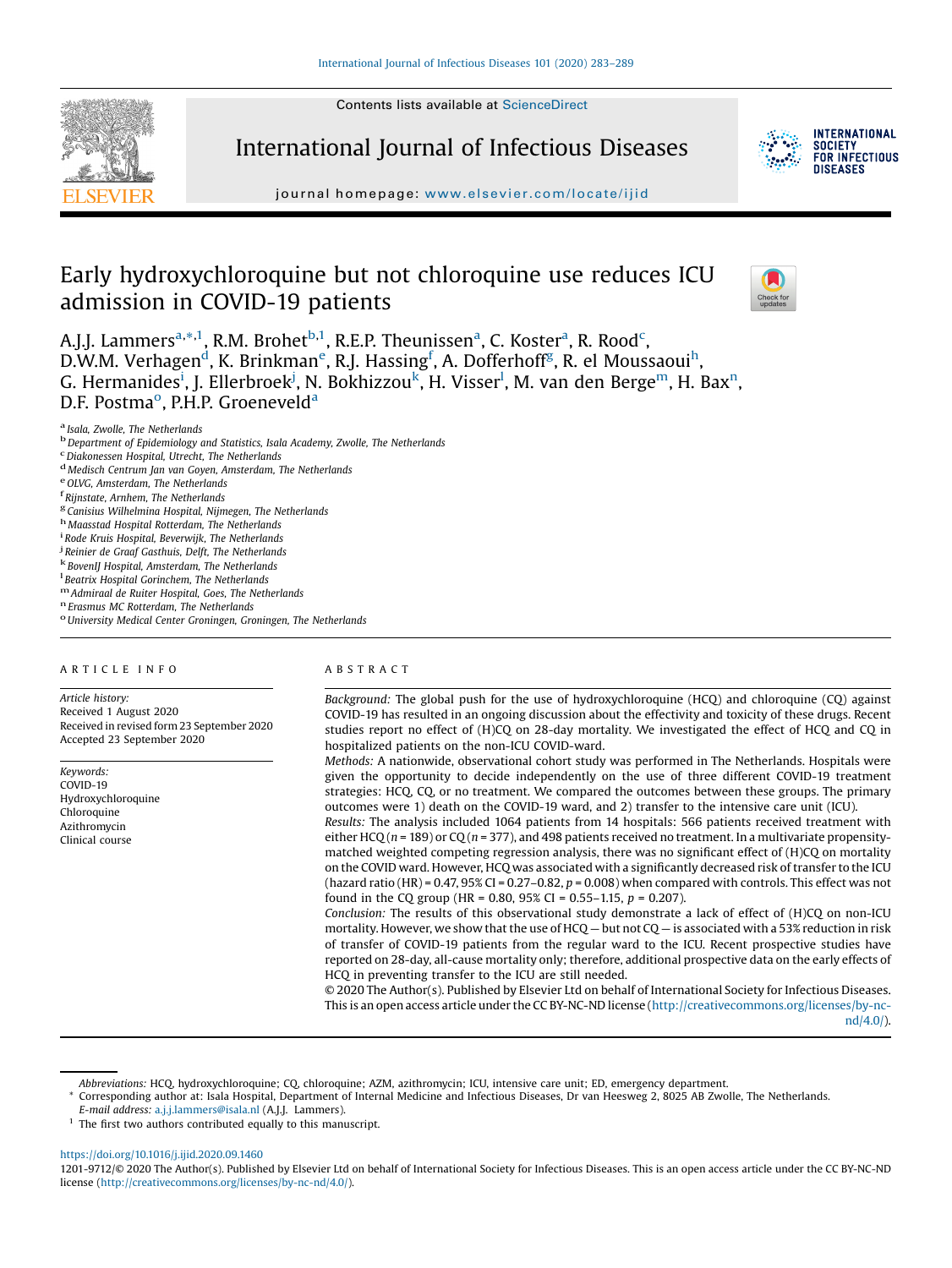#### Introduction

After the emergence of SARS-CoV-2 in December 2019, the new coronavirus spread around the world, resulting in a pandemic. Unfortunately, there is still no proven effective drug or vaccine available against COVID-19, and hospitalized patients with COVID-19 are at high risk for admission to the ICU (10–20%), with 3–10% of patients requiring intubation, and 2–5% of patients dying ([Guan](#page-6-0) et al., [2020](#page-6-0)).

Among the drug candidates for treating COVID-19 are hydroxychloroquine (HCQ) and chloroquine (CQ) ([Sanders](#page-6-0) et al., [2020](#page-6-0)). Insights into the underlying mechanisms of action of HCQ and CQ are still emerging. Both drugs have a large volume of distribution (Zhou et al., 2020; [Schrezenmeier](#page-6-0) and Dörner, 2020). Their molecular structures are comparable, except that HCQ has an extra hydroxyl group. Both interfere with lysosomal activity and decrease membrane stability, reduce signaling pathways for Tolllike-receptors 7 and 9, and impact on transcriptional activity, inhibiting cytokine production ([Schrezenmeier](#page-6-0) and Dörner, 2020).

There are only a few differences between the drugs, of which the most important is drug clearance ([Schrezenmeier](#page-6-0) and Dörner, [2020](#page-6-0)).

Some observational studies on the efficacy of (H)CQ report clinical benefits and antiviral effects (Gao et al., 2020; [Gautret](#page-6-0) et al., 2020; Arshad et al., 2020; [Cortegiani](#page-6-0) et al., 2020), while others do not (Geleris et al., 2020; [Mahevas](#page-6-0) et al., 2020). A few small, controlled trials have been inconclusive (Tang et al., [2020;](#page-6-0) Chen et al., [2020\)](#page-6-0). The Recovery study included 176 UK hospitals, comprising 1395 patients receiving high doses of HCQ (9200 mg cumulative dose), and reported no beneficial effects on all-cause mortality at 28 days (26.8% of treated patients versus 25% of controls) ([Horby,](#page-6-0) 2020). The risk of admission to the ICU could not be calculated, since 17–60% of patients were already on (noninvasive) ventilation at randomization. A recent systematic review and meta-analysis, including 11932 patients on HCQ, found that its use was not associated with reduced mortality (pooled relative risk of RCTs for HCQ use of 1.09) ([Fiolet](#page-5-0) et al., 2020).

Results of other prospective trials are not expected, since the European Discovery and the WHO Solidarity trials have discontinued their HCQ treatment arms because of lack of effect on mortality. Meanwhile, the US FDA and the Infectious Diseases Society of America (IDSA) advise against the use of (H)CQ outside the context of a clinical trial (Swank and [McCarten,](#page-6-0) 2020; Infectious Diseases Society of America [Guidelines,](#page-6-0) 2020).

Based on the available evidence present at the start of the outbreak, a Dutch treatment guideline was developed ([RIVM,](#page-6-0) [2020](#page-6-0)). Off-label use of both HCQ and CQ was offered as a treatment option; however, the guidelines did not endorse either treatment in particular. Consequently, hospitals decided independently on a treatment protocol with either HCQ or CQ, or to give no treatment. This policy created a unique situation for comparing the efficacy of HCQ and CQ with no treatment in hospitalized non-ICU patients, with a reduction of potential bias by indication.

# Methods

# Study design

The study was designed as an observational, multicenter, cohort study of hospitalized COVID-19 patients. Before the first patients were admitted, Dutch hospitals independently implemented a treatment protocol with or without (H)CQ. As a consequence, Dutch patients were geographically allocated to their local hospital with or without the intention to treat with (H)CQ. Eligible patients were included retrospectively over the period from February 28 to April 1, 2020. Patients were followed up until they reached one of the clinical endpoints: (1) discharge for cured infection to home or rehabilitation center; (2) transfer from the COVID ward to the intensive care unit (ICU); or (3) death, either during their hospital stay on the ward (non-ICU) or following transfer to a hospice facility. Secondary outcomes were the effects of the use of azithromycin (AZM) and angiotensin-receptor blockers (ARB) on outcome.

## Participating hospitals

All hospitals in The Netherlands were considered eligible to participate in the study, including academic hospitals as well as non-teaching hospitals. These hospitals were asked to participate early in the outbreak. All participating hospitals shared their data with the coordinating hospital (Isala, Zwolle), where the statistical analysis was performed. Data-sharing agreements were signed, and the Medical Ethics Review Committee (METC) of Isala approved a waiver for informed consent.

# Patients

Inclusion and exclusion criteria were designed to select a study sample of hospitalized patients with moderate to severe COVID-19. New confirmed COVID-19 cases were included if they were aged > 18 years and if they were admitted to the emergency department (ED) and subsequently hospitalized on the non-ICU hospital COVID-19 ward. Exclusion criteria were age < 18 years, admission to the ICU, or death within 24 h after presentation at the ED. Patients transferred between Dutch hospitals, for example due to capacity issues, were also excluded. Confirmed COVID-19 infection was defined as either positive SARS-CoV-2 real-time reverse transcriptase polymerase chain reaction (PCR) on swab material, sputum, or bronchoalveolar lavage samples ([Corman](#page-5-0) et al., 2020), or typical findings on chest computed tomography (CT). Typical CT findings were defined as CO-RAD 4–5, using the CO-RAD classification system (COVID-19 Reporting and Data System, developed by the Dutch Radiology Society to describe levels of suspicion for COVID-19 infection) ([Prokop](#page-6-0) et al., 2020). Routine blood tests were carried out for hematological and biochemical analysis, according to standard hospital laboratory techniques. Since the use of (H)CQ for COVID-19 was off-label, patients were started on (H)CQ only after giving informed consent. HCQ was dosed: on day 1 400 mg and 400 mg after 12 h, 200 mg bid on day 2–5. CQ was dosed: on day 1 600 mg and 300 mg after 12 h, 300 mg bid on day 2–5.

# Data collection

Data were extracted from Electronic Health Records (EHR) in all participating hospitals by medical students and/or infectious disease (ID) physicians. Data were collected on site using a standardized data-collection form on a secured website of the coordinating hospital. Patient data were immediately anonymized and encoded upon entry into the online research manager program. Collected data included patient characteristics, such as comorbidities, registered ICU-restrictive policy by treating physician, routine laboratory results, SARS-Cov2-PCR and chest CT-scan results, medical treatment before admission, and antibiotic treatment during hospitalization.

#### Statistical analysis

Differences between HCQ and CQ users (cases) and non-users (controls) were compared using  $\chi^2$  statistics or the Fisher exact test for categorical variables, and the independent  $t$ -test or Mann-Whitney U test for continuous variables. The data were analyzed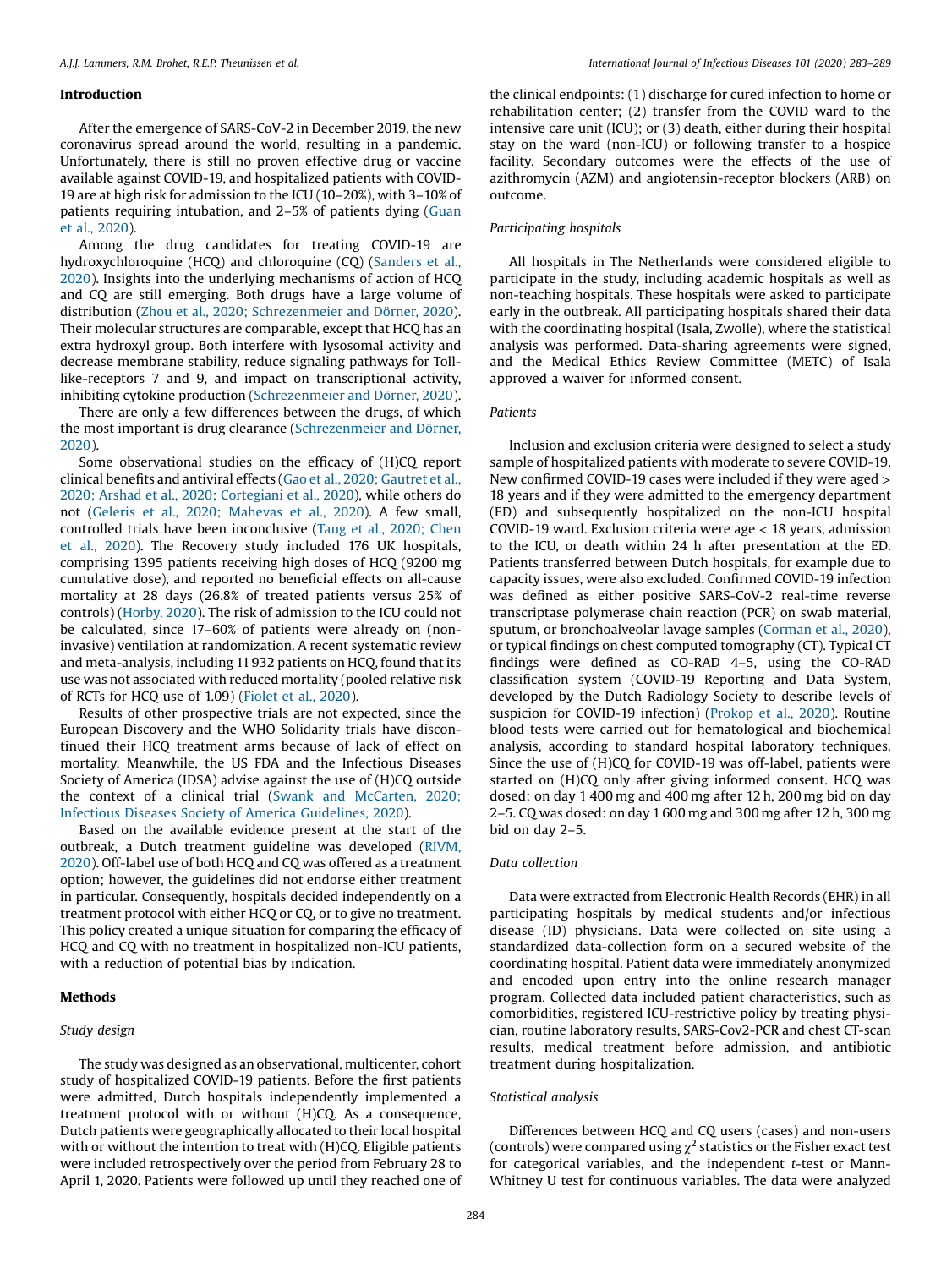within a Cox proportional hazard regression framework. Follow-up commenced from the date of hospital admission and ended on the dates of death or ICU admission, and patients were censored at the time they were discharged from hospital. Hazard ratios were calculated for (H)CQ use in relation to the primary endpoints of death and ICU admission, or a combination of these endpoints denoted as a composite adverse endpoint. Death and ICU admission are competing risk events; therefore, competing risk regression analysis was conducted for these two endpoints according to the method developed by Fine and Gray [\(1999\)](#page-5-0). Instead of KM survival curves, survival data were summarized using the cumulative incidence function (CIF) or cumulative risks of an event, which indicate the probability of the event at a given time. The proportional hazards assumption was confirmed by Schoenfeld's global test and inspection of log (log [survival]) curves. Propensity score (PS) matching was used for making causal inferences for the treatment on the clinical outcome. A set of pretest covariates that were associated with the treatment was selected and PS scores were estimated using logistic regression, with treatment as the outcome measure. Separate PS-matched Cox regression models with and without adjustment for potential confounders were used including the covariate-adjusted, stratified, matched and weighted analyses. Only the results of the overall and inverse-probability-of-treatment-weighted (IPTW) Cox regression analysis are shown, because in time-to-event analyses, IPTW is the best method to minimize bias [\(Austin,](#page-5-0) 2013). Analyses were adjusted for gender, age, comorbidity CVA, comorbidity diabetes, comorbidity asthma/COPD, use of broad-spectrum antibiotics, therapeutic anticoagulation, prophylactic anticoagulation, first day at ED, and ICU restriction. The combined endpoint risk Cox regression analyses were stratified by ICU restriction, because of the distinctive patient characteristics in this group. For PS estimation and matching the PS matching R package in SPSS and the PSMATCH2 package in Stata were used. All tests were twosided and  $p < 0.05$  was considered statistically significant. Statistical analyses were performed using SPSS version 24.0 and the STATA version 14 statistical package (Stata Corporation, College Station, TX).

## Results

#### Inclusion and baseline characteristics

Between February 28 and April 1, 2020, 1130 patients admitted to the 14 participating hospitals in The Netherlands met the inclusion criteria; 1106 patients were eligible for inclusion. After propensity score matching the analytic cohort consisted of 1064 patients, comprising 566 (53.2%) treated patients, both with HCQ  $(N = 189; 17.8%)$  and CQ  $(N = 377; 35.4%)$ , and 498 (46.8%) untreated controls (see Figure 1).

[Table](#page-3-0) 1 shows the characteristics of the study population. The distribution of patients over the three hospital groups was as follows: 270 patients (25.4%) were admitted to an HCQ hospital, 532 (50%) to a CQ hospital, and 262 (24.6%) to a hospital with a protocol of no additional treatment. In both HCQ and CQ hospitals at least 70% of patients received treatment. Median time from admission to receipt of treatment was short: 1 day in both groups (HCQ 1.00, SD 1.5 days; CQ 1.00, SD 1.19 days). Most patients were male (60%) and body mass index (BMI) was 28 in all three groups. Comorbidities were comparable, except for cardiac disease, which saw a higher incidence in the non-treated group. Some patients had an ICU-restrictive policy, for instance due to comorbidity or high age: in the HCQ group 36% of patients had an ICU restriction (68/189), in the CQ group 30.5% (115/377), and 48.5% of patients without treatment (242/498) were not considered eligible for admission to the ICU. During follow-up, 191 patients (18%) died, 147 (13.8%) were admitted to the ICU, and 726 (68.2%) were discharged from the hospital upon recovery.

## Primary outcomes

[Table](#page-4-0) 2 shows the results of the unadjusted and adjusted overall and weighted competing risk analyses for the different endpoints by type of medication. [Figure](#page-4-0) 2A and B show the corresponding cumulative incidence functions (CIF). Multivariate analysis proves that both CQ and HCQ use were not statistically associated with a risk of death on the non-ICU COVID ward (for CQ, hazard ratio (HR)  $= 0.99, 95\%$  CI = 0.70–1.43; for HCQ, HR = 0.96, 95% CI = 0.63–1.45).



Figure 1. Number of included COVID-19 patients. HCQ = hydroxychloroquine, CQ = chloroquine.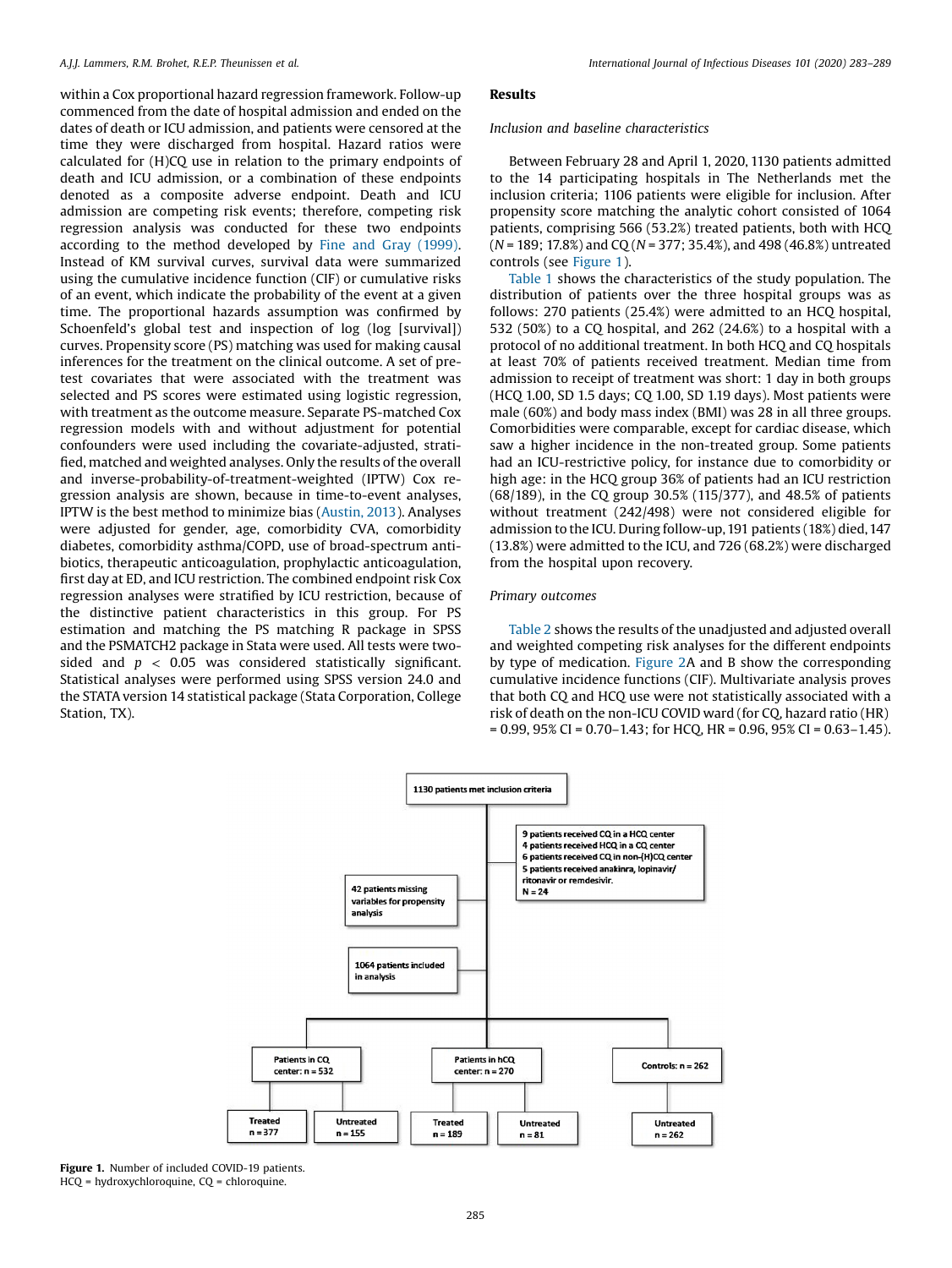#### <span id="page-3-0"></span>Table 1

Characteristics of the study population.

| Total $(N = 1064)$                                         |                |       | Chloroquine centers ( $N = 532$ ) |          |                  |               |                |       | Hydroxychloroquine centers ( $N = 270$ ) |             |                | No therapy centers $(N =$<br>262) |              |         |                  |
|------------------------------------------------------------|----------------|-------|-----------------------------------|----------|------------------|---------------|----------------|-------|------------------------------------------|-------------|----------------|-----------------------------------|--------------|---------|------------------|
| Variable                                                   | Treated        |       | No treatment Missing p            |          |                  |               | Treated        |       | No treatment Missing p                   |             |                |                                   | All          |         | Missing          |
| Total: N. %                                                | 377            | 35.4  | 155                               | 14.6     |                  |               | 189            | 17.8  | 81                                       | 7.6         |                |                                   | 262          | 24.6    |                  |
| Gender (male): N, %                                        | 244            | 64.7  | 78                                | 50.3     | $\boldsymbol{0}$ | $0.002*$      | 123            | 65.1  | 43                                       | 53.1        | $\bf{0}$       | $0.063*$                          | 156          | 59.5    | $\mathbf{0}$     |
| Age: M, SD                                                 | 66.4           | 13.5  | 71.8                              | 15.3     | $\mathbf{0}$     | 0.0001        | 64.7           | 14.5  | 63.9                                     | 17.2        | 0              | 0.944t                            | 68.8         | 14.8    | $\mathbf 0$      |
| BMI: M, SD                                                 | 28.2           | 4.9   | 28.1                              | 5.3      | 98               | 0.996:        | 27.5           | 4.1   | 28.5                                     | 6.2         | 147            | 0.537‡                            | 27.7         | 5.4     | 69               |
| ICU restriction: N, %                                      | 115            | 30.8  | 86                                | 55.5     | $\bf{0}$         | $0.000*$      | 68             | 36    | 29                                       | 36          | 0              | 0.978*                            | 127          | 48.5    | $\mathbf{0}$     |
| Comorbidities: N, %                                        |                |       |                                   |          |                  |               |                |       |                                          |             |                |                                   |              |         |                  |
| Hypertension                                               | 133            | 35.3  | 65                                | 41.9     | $\Omega$         | $0.149*$      | 62             | 32.8  | 25                                       | 30.9        | $\Omega$       | $0.755*$                          | 103          | 39.3    | $\bf{0}$         |
| Heart failure                                              | 15             | 4     | 24                                | 15.5     | $\bf{0}$         | $0.000*$      | 12             | 6.3   | 11                                       | 13.6        | $\bf{0}$       | $0.051*$                          | 36           | 13.7    | $\mathbf{0}$     |
| Myocardial infarction                                      | 29             | 7.7   | 16                                | 10.3     | $\bf{0}$         | $0.322*$      | 6              | 3.2   | $\overline{7}$                           | 8.6         | 0              | $0.054*$                          | 27           | 10.3    | $\mathbf{0}$     |
| Atrial fibrillation                                        | 43             | 11.4  | 41                                | 26.5     | $\mathbf{0}$     | $0.000*$      | 22             | 11.6  | 13                                       | 16          | 0              | $0.323*$                          | 34           | 13      | $\mathbf{0}$     |
| <b>CVA</b>                                                 | 31             | 8.2   | 22                                | 14.2     | $\boldsymbol{0}$ | $0.037*$      | 10             | 5.3   | 3                                        | 3.7         | 0              | $0.577*$                          | 20           | 7.6     | $\bf{0}$         |
| Diabetes type 1 or 2                                       | 69             | 18.3  | 46                                | 29.7     | $\mathbf{0}$     | $0.004*$      | 47             | 24.9  | 17                                       | 21          | 0              | $0.492*$                          | 49           | 18.7    | $\mathbf{0}$     |
| Asthma or COPD                                             | 80             | 21.2  | 35                                | 22.6     | $\mathbf{0}$     | $0.729*$      | 21             | 11.1  | 17                                       | 21          | 0              | $0.032*$                          | 54           | 20.6    | $\mathbf 0$      |
| <b>OSAS</b>                                                | 24             | 6.4   | 6                                 | 3.9      | $\mathbf{0}$     | $0.261*$      | 9              | 4.8   | $\overline{2}$                           | 2.5         | 0              | $0.382*$                          | 18           | 6.9     | $\mathbf 0$      |
| Chronic kidney disease (creat, $> 150$ 14                  |                | 3.7   | 7                                 | 4.5      | $\mathbf{1}$     | $0.670*$      | 12             | 6.3   | 5                                        | 6.2         | 0              | $0.956*$                          | 20           | 7.6     | $\mathbf{1}$     |
| $\mu$ mol/L)                                               |                |       |                                   |          |                  |               |                |       |                                          |             |                |                                   |              |         |                  |
| Active malignancy                                          | 29             | 7.7   | 12                                | 7.7      | $\bf{0}$         | 0.984         | 14             | 7.4   | 6                                        | 7.4         | $\Omega$       | $1^*$                             | 17           | 6.5     | $\mathbf{0}$     |
| Muscle disease                                             | 5              | 1.3   | $\mathbf{1}$                      | 0.6      | $\mathbf{0}$     | $0.499*$      | $\overline{1}$ | 0.5   | $\mathbf{1}$                             | 1.2         | 0              | $0.536*$                          | 6            | 2.3     | $\mathbf{1}$     |
| History of DVT/LE                                          | 23             | 6.1   | 8                                 | 5.2      | $\boldsymbol{0}$ | $0.686*$      | 11             | 5.8   | 5                                        | 6.2         | 0              | $0.91*$                           | 23           | 8.8     | $\boldsymbol{0}$ |
| Immunosuppressive                                          | 23             | 6.1   | 8                                 | 5.2      | $\bf{0}$         | $0.674*$      | 8              | 4.2   | $\mathbf{1}$                             | 1.2         | 0              | $0.208*$                          | 32           | 12.2    | $\bf{0}$         |
| Diagnosis based on $\dots : N$ , %                         |                |       |                                   |          |                  |               |                |       |                                          |             |                |                                   |              |         |                  |
| <b>PCR</b>                                                 | 359            | 95.2  | 145                               | 93.5     | $\bf{0}$         | $0.431*$      | 180            | 95.2  | 79                                       | 96.3        | $\mathbf{0}$   | $0.699*$                          | 252          | 96.2    | $\mathbf{0}$     |
| <b>CT</b>                                                  | 16             | 4.2   | 8                                 | 5.2      | $\bf{0}$         | $0.643*$      | 9              | 4.8   | 2                                        | 2.5         | 0              | $0.382*$                          | 9            | 3.4     | $\bf{0}$         |
| Clinical judgement                                         | $\overline{2}$ | 0.5   | $\overline{2}$                    | 1.3      | $\bf{0}$         | $0.357*$      | $\mathbf{0}$   | 0     | $\bf{0}$                                 | 0           | 0              | N/A                               | $\mathbf{1}$ | 0.4     | $\bf{0}$         |
| Vitals and laboratory results at presentation: $M(N)$ , SD |                |       |                                   |          |                  |               |                |       |                                          |             |                |                                   |              |         |                  |
| Temperature                                                | 38.1           | 1.0   | 37.9                              | 1.0      | $\mathbf{1}$     | 0.0098        | 38.1           | 1.0   | 38.0                                     | 1.0         | 1              | 0.476t                            | 38.0         | 1.05    | $\mathbf{1}$     |
| Oxygen needed: N, %                                        | 326            | 86.5  | 93                                | 60       | $\boldsymbol{0}$ | $0.000*$      | 167            | 88.4  | 56                                       | 69.1        | 0              | $0.000*$                          | 163          | 62.2    | $\boldsymbol{0}$ |
| <b>CRP</b>                                                 | 97             | 72.9  | 83.1                              | 75.8     | $\overline{2}$   | 0.0031        | 105.3          | 76.9  | 64.1                                     | 48.5        | 28             | 0.00001                           | 88.3         | 74.9    | 3                |
| Leucocytes                                                 | 7.0.           | 3.1   | 6.9                               | 3.4      | 6                | 0.3131        | 7.0            | 5.1   | 7.3                                      | 4.0         | 29             | 0.524t                            | 7.0          | 3.0     | 3                |
| Lymphocytes                                                | 1.0            | 1.4   | 1.0                               | 1.0      | 20               | $0.901$ $1.3$ |                | 4.4   | 1.3                                      | 1,1         | 63             | 0.006                             | 1.1          | 1.0     | 37               |
| Platelets                                                  | 207.9          | 83.5  | 204.9                             | 81.2     | 11               | 0.4431        | 205.6          | 95.68 | 177.6                                    | 107.4       | 67             | 0.3571                            | 203.3        | 86.2    | 6                |
| Creatinine                                                 | 93.1           | 44.7  | 106                               | 68.1     | 3                | 0.0901        | 92.8           | 73.5  | 103.0                                    | 112.6       | 29             | 0.096‡                            | 107.9        | 107.6   | $\overline{4}$   |
| LDH at presentation                                        | 356.2          | 142.3 | 312.2                             | 118.5    | 40               | 0.0001        | 346.7          | 148.1 | 340.1                                    | 140.1       | 54             | 0.692‡                            | 347.2        | 143.6   | 22               |
| Pre-hospital medication: N, %                              |                |       |                                   |          |                  |               |                |       |                                          |             |                |                                   |              |         |                  |
| <b>ACE</b> inhibitors                                      | 55             | 14.6  | 34                                | 22.1     | $\overline{2}$   | $0.037*$      | 30             | 16.0  | 15                                       | 18.8        | 0              | 0.588*                            | 52           | 20.1    | 3                |
| Angiotensine-2 receptor                                    | 48             | 12.8  | 24                                | 15.6     | 2                | $0.390*$      | 25             | 13.4  | 9                                        | 11.3        | $\overline{4}$ | $0.624*$                          | 27           | 10.5    | $\overline{4}$   |
| antagonists                                                |                |       |                                   |          |                  |               |                |       |                                          |             |                |                                   |              |         |                  |
| Therapeutic anticoag.                                      | 50             | 13.3  | 37                                | 24       | $\overline{2}$   | $0.002*$      | 29             | 15.8  | 17                                       | 21.5        | $\overline{7}$ | $0.26*$                           | 51           | 19.9    | 6                |
| In-hospital medication                                     |                |       |                                   |          |                  |               |                |       |                                          |             |                |                                   |              |         |                  |
| Broad-spectrum antibiotics: N, %                           | 327            | 86.7  | 99                                | 63.9     | $\Omega$         | $0.000*$      | 185            | 97.9  | 71                                       | 87.7        | $\Omega$       | $0.0010*$                         | 196          | 74.8    | $\Omega$         |
| Azithromycin: N, %                                         | 31             | 8.2   | 33                                | 21.3     | $\boldsymbol{0}$ | $0.000*$      | 48             | 25.4  | 45                                       | 55.6        | $\mathbf{0}$   | $0.0000*$                         | 53           | 20.2    | $\boldsymbol{0}$ |
| Cumulative dosage AZM: M (N), SD 833.3                     |                | 461.1 | 1241.9                            | 560.8 3  |                  | 0.0011        | 2020.8 1115.5  |       | 1661.1                                   | 834.5       | $\bf{0}$       | 0.1371                            | 2264.4       | 925.4   | $\mathbf{1}$     |
| Cumulative dosage CQ/HCQ: M (N),                           | 2179.5         | 897.6 | N/A                               | N/A      | $\mathbf{1}$     | N/A           | 1823.5 636.1   |       | N/A                                      | N/A         | 19             | N/A                               | N/A          | N/A     | N/A              |
| <b>SD</b>                                                  |                |       |                                   |          |                  |               |                |       |                                          |             |                |                                   |              |         |                  |
| Therapeutic anticoag.: N, %                                | 66             | 17.5  | 51                                | 32.9     | $\mathbf 0$      | $0.000*$      | 38             | 20.1  | 19                                       | 23.5        | $\bf{0}$       | $0.536*$                          | 56           | 21.4    | $\boldsymbol{0}$ |
| Prophylactic anticoag.: N, %                               | 318            | 84.4  | 99                                | 63.9     | $\mathbf{0}$     | $0.000*$      | 161            | 85.2  | 57                                       | 70.4        | $\mathbf{0}$   | $0.005*$                          | 148          | 56.5    | $\mathbf 0$      |
| Deep venous thrombosis: N, %                               | $\mathbf{1}$   | 0.3   | $\bf{0}$                          | $\bf{0}$ | 3                | $0.519*$      | $\mathbf{0}$   | 0     | $\mathbf{0}$                             | $\mathbf 0$ | $\mathbf{1}$   | N/A                               | 2            | 0.8     | 3                |
| Pulmonary embolism: N, %                                   | 6              | 2.1   | $\mathbf{1}$                      | 0.8      | 115              | $0.355*$      | 3              | 1.6   | $\mathbf{0}$                             | 0           | 4              | $0.253*$                          | 4            | 1.5     | 3                |
| Endpoints                                                  |                |       |                                   |          |                  |               |                |       |                                          |             |                |                                   |              |         |                  |
| Discharged for cured infection: N, % 245                   |                | 65.0  | 107                               | 69.0     | $\bf{0}$         | $0.370*$      | 139            | 73.5  | 58                                       | 71.6        | $\mathbf{0}$   | $0.742*$                          | 177          | 67.6    | $\bf{0}$         |
| ICU admission: N, %                                        | 72             | 19.1  | 10                                | 6.5      | $\mathbf{0}$     | $0.000*$      | 20             | 10.6  | 3                                        | 3.7         | $\bf{0}$       | $0.064*$                          | 42           | 16.4    | $\bf{0}$         |
|                                                            |                |       |                                   |          |                  |               |                |       |                                          |             |                |                                   |              | $=16.0$ |                  |
| Death or hospice: N, %                                     | 60             | 15.9  | 38                                | 24.5     | $\bf{0}$         | $0.020*30$    |                | 15.9  | 20                                       | 24.7        | $\mathbf{0}$   | $0.087*$                          | 43           | 16.0    | $\bf{0}$         |
|                                                            |                |       |                                   |          |                  |               |                |       |                                          |             |                |                                   |              | $=16.4$ |                  |

M = mean, SD = standard deviation, \*=  $\chi^2$  test,  $\dagger$  = Fisher exact test,  $\S$  = independent t-test,  $\ddagger$  = non-parametric Mann-Whitney test, HCQ = hydroxychloroquine, CQ = chloroquine, AZM = azithromycin, BMI = body mass index, ICU = intensive care unit, CVA = cerebrovascular accident, OSAS = obstructive sleep apnea syndrome.

However, HCQ use was associated with a statistically significant decreased risk of transfer to the ICU (HR = 0.47, 95% CI = 0.27–0.82,  $p = 0.008$ ) when compared with controls. This effect was not found in the CQ group (HR = 0.80; 95% CI = 0.55–1.15,  $p = 0.207$ ). In addition, for the composite adverse endpoint, a significantly decreased risk was observed for HCQ (HR = 0.68, 95% CI = 0.49– 0.95,  $p = 0.024$ ) but not for CQ use (HR = 0.85, 95% CI = 0.66–1.10,  $p =$ 0.224).

### Secondary outcomes

Since the use of azithromycin (AZM) and angiotensin receptor blockers (ARB) has been postulated to have an effect on COVID-19, we additionally analyzed the effect of this treatment on outcome; 210 patients were started on AZM therapy on admission, while 854 patients did not receive AZM. In the KM analysis there was no significant difference between these two groups in reaching the composite adverse endpoint ( $P_{\text{logrank}}$  = 0.071) and no significant interaction effect was found for  $H(CQ)$  combined with AZM use ( $p =$ 0.2195).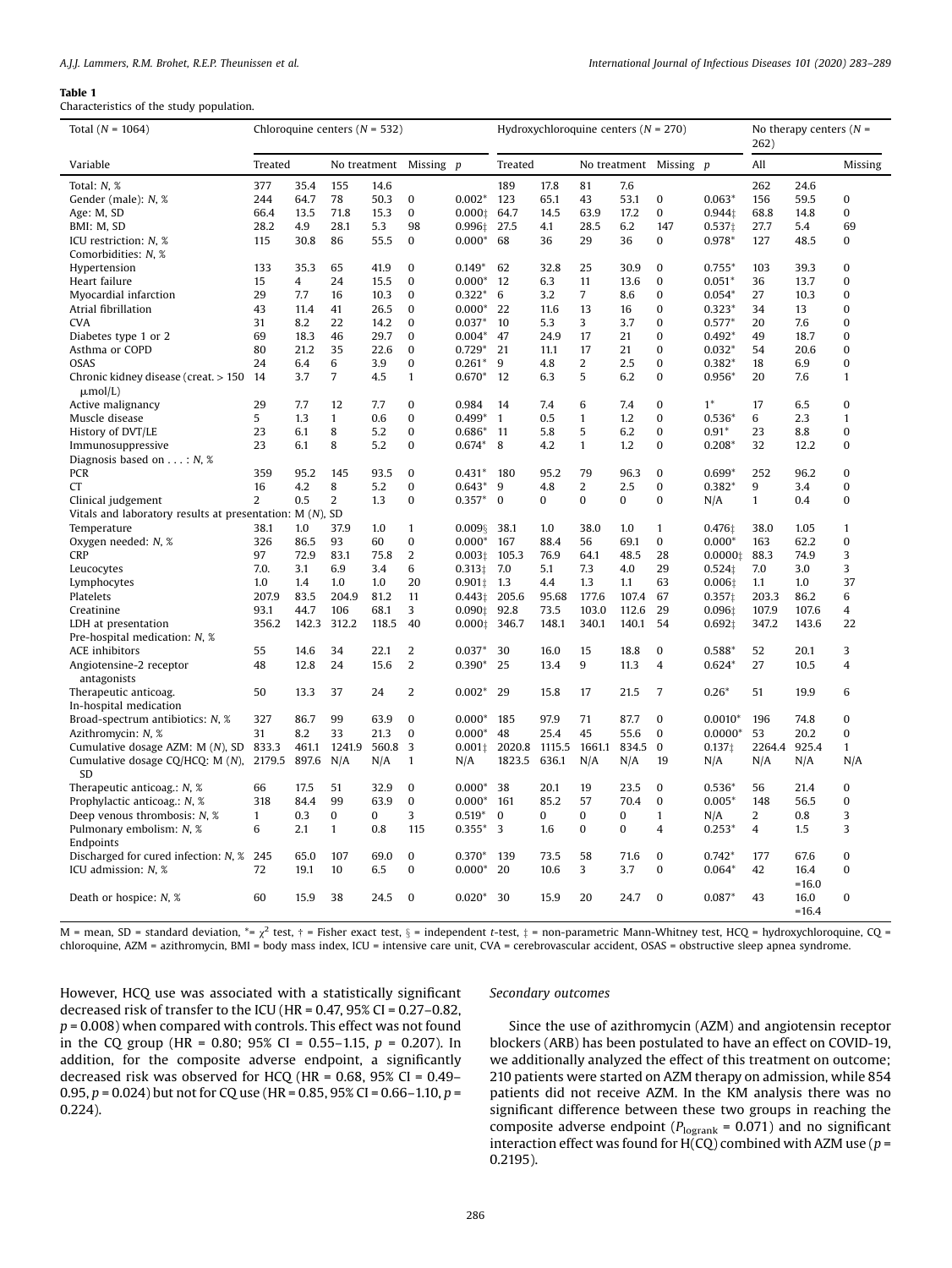#### <span id="page-4-0"></span>Table 2

|  |  |  |  |  | Clinical outcome hazard ratio (HR) estimates for HCQ and CQ use among COVID19 patients under separate risk models. |  |  |  |  |  |  |  |  |  |  |  |  |  |
|--|--|--|--|--|--------------------------------------------------------------------------------------------------------------------|--|--|--|--|--|--|--|--|--|--|--|--|--|
|--|--|--|--|--|--------------------------------------------------------------------------------------------------------------------|--|--|--|--|--|--|--|--|--|--|--|--|--|

| $N = 1012^*$                            |               |            | Endpoint: death  |                |              |                  |               |            | Endpoint: ICU admission |               |                       | Combined endpoint |               |            |                  |               |                        |                  |                 |  |
|-----------------------------------------|---------------|------------|------------------|----------------|--------------|------------------|---------------|------------|-------------------------|---------------|-----------------------|-------------------|---------------|------------|------------------|---------------|------------------------|------------------|-----------------|--|
|                                         |               | Unadjusted |                  |                | Adjusted $3$ |                  |               | Unadjusted |                         |               | Adjusted <sup>4</sup> |                   |               | Unadjusted |                  |               | Adjusted <sup>5*</sup> |                  |                 |  |
| Model                                   | Drug<br>use   | <b>HR</b>  | 95% CI           | $D -$<br>value | <b>HR</b>    | 95% CI           | $p-$<br>value | HR         | 95% CI                  | $p-$<br>value | HR                    | 95% CI            | $p-$<br>value | HR         | 95% CI           | $p-$<br>value | <b>HR</b>              | 95% CI           | <i>p</i> -value |  |
| Overall <sup>1</sup>                    | None<br>(ref) | 1.0        |                  |                | 1.0          |                  |               | 1.0        |                         |               | 1.0                   |                   |               | 1.0        |                  |               | 1.0                    |                  |                 |  |
|                                         | CQ            | 0.64       | $0.47 -$<br>0.88 | 0.007          | 1.01         | $0.71 -$<br>1.44 | 0.937         | 1.50       | $1.05 -$<br>2.13        | 0.024         | 0.91                  | $0.63 -$<br>1.31  | 0.619         | 0.94       | $0.74-$<br>1.18  | 0.590         | 0.97                   | $0.75 -$<br>1.24 | 0.795           |  |
|                                         | HCO           | 0.62       | $0.41 -$<br>0.93 | 0.020          | 0.92         | $0.58 -$<br>1.46 | 0.736         | 0.82       | $0.49 -$<br>1.37        | 0.453         | 0.56                  | $0.33 -$<br>0.95  | 0.031         | 0.69       | $0.50 -$<br>0.95 | 0.023         | 0.73                   | $0.51 -$<br>1.02 | 0.068           |  |
| Weighted<br>Competing risk <sup>2</sup> | None<br>(ref) | 1.0        |                  |                |              |                  |               |            |                         |               |                       |                   |               | 1.0        |                  |               | 1.0                    |                  |                 |  |
|                                         | CQ            | 0.86       | $0.61 -$<br>1.21 | 0.392          | 0.99         | $0.70 -$<br>1.43 | 0.991         | 0.93       | $0.64 -$<br>1.35        | 0.708         | 0.80                  | $0.55 -$<br>1.15  | 0.207         | 0.85       | $0.67 -$<br>1.10 | 0.205         | 0.85                   | $0.66 -$<br>1.10 | 0.224           |  |
|                                         | <b>HCQ</b>    | 0.87       | $0.58 -$<br>1.32 | 0.518          | 0.96         | $0.63 -$<br>1.45 | 0.681         | 0.52       | $0.30 -$<br>0.89        | 0.017         | 0.47                  | $0.27 -$<br>0.82  | 0.008         | 0.66       | $0.48 -$<br>0.91 | 0.011         | 0.68                   | $0.49 -$<br>0.95 | 0.024           |  |

<sup>1</sup>Cox regression model without propensity score (PS) adjustment and competing regression analysis; <sup>2</sup>competing risk regression with weighted PS adjustment (see statistical method section for explanation of the different models); HR = hazard ratio; CI = confidence interval; CQ = chloroquine; HCQ = hydroxychloroquine; \*total number of patients in the analysis; <sup>3,4,5</sup>adjusted for gender, age, comorbidity CVA, comorbidity diabetes, comorbidity asthma/COPD, use of broad-spectrum antibiotics, therapeutic anticoagulation, prophylactic anticoagulation, first day in ED, ICU restriction.

The weighted Cox-regresion analyses for the combined endpoints were stratified by ICU restriction to reflect underlying potential differences in adverse incidences and risk factor prevalences.





Figure 2. Cumulative incidence functions (CIF) by type of medication. A. Cumulative risk of death. B. Cumulative risk of transfer to ICU.

In total, 180 patients were using angiotensin-II receptor antagonists (ARB,  $n = 70$ ) or angiotensin-converting enzyme inhibitors (ACEi,  $n = 110$ ), and continued treatment during admission. There was no difference in outcome for the composite adverse endpoint for continued ACEi use (HR = 1.21; 95% CI = 0.78– 1.90, p = 0.397) nor for continued ARB use (HR = 1.21; 95% CI = 0.70– 2.10,  $p = 0.498$ ), as compared with no therapy.

## Discussion

This study demonstrated a new and clinically important finding: the use of HCQ on the COVID-19 ward is associated with a decreased risk of transfer to the ICU. After weighted competing risk analysis, the risk of admission to the ICU was reduced by 53%. This finding suggests that starting early treatment with HCQ (within 1 day of admission) on the regular COVID ward might prevent progression to critical respiratory illness. This is consistent with the suggestion that HCQ treatment reduces the risk of disease progression more effectively earlier in the course of the disease ( [Perinel](#page-6-0) et al., 2020; Wang et al., 2020b). This holds true for many other viral infections, such as influenza and herpes simplex, where treatment must be initiated soon after onset of symptoms in order to confer benefit. However, treatment with HCQ before onset of symptoms did not prevent COVID-19, as was demonstrated in a randomized controlled trial investigating postexposure use of HCQ ([Boulware](#page-5-0) et al., 2020).

Second, we could not demonstrate a significant effect of treatment with HCQ or CQ on on-ward mortality. One of the strengths of our study was that we selected a clearly defined cohort of patients on the regular non-ICU COVID-ward, thus our results reflected mortality before transfer to the ICU only. In recent literature, evidence is accumulating that there is no beneficial effect of HCQ on mortality. Mortality numbers in systematic reviews and in prospective HCQ studies, such as the Recovery trial, are frequently reported in terms of 28-day all-cause mortality, and do not differentiate between on-ward mortality and mortality after transfer to the ICU [\(Horby,](#page-6-0) 2020; Fiolet et al., 2020).

In our study, there was no significant difference in outcome between patients treated with AZM, nor in patients on ACEi or ARB therapy. It has been suggested that ARB therapy increases susceptibility to COVID-19, but other studies report conflicting results (Zhang et al., 2020; [Fosbøl](#page-6-0) et al., 2020). Our data confirm the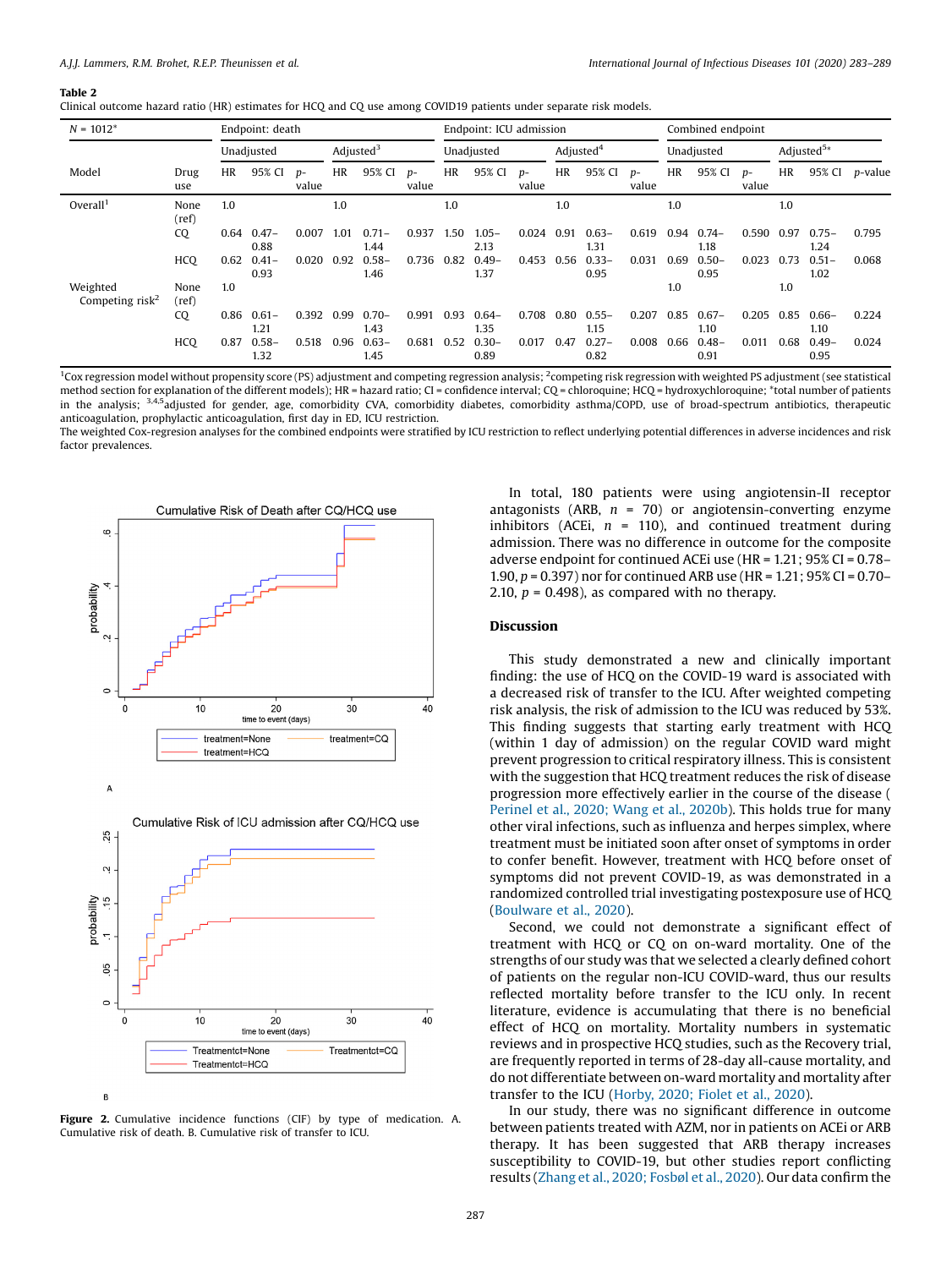<span id="page-5-0"></span>lack of effect on outcome, both for pre-hospital use as well as for in-hospital continuation of ACEi or ARB therapy.

Surprisingly, we found a differential effect of HCQ and CQ on COVID-19, while in the literature these drugs are frequently reported in terms of a composite outcome. There are several possible explanations for this differential effect. The first explanation is a difference in pharmacokinetics between both drugs. There is a substantial difference in renal drug-clearance – 51% in CQ and 21% in HCQ [\(Schrezenmeier](#page-6-0) and Dörner, 2020). Furthermore, the distribution volumes of HCQ and CQ are different; HCQ has a volume of distribution of 5522 liters (whole blood), as compared with 14 000–56 000 liters for CQ (Drugbank, 2020a; Furst, 1996; Drugbank, 2020b). It is still a matter of debate whether the 4-aminoquinoline drugs have anti-viral activity or immunomodulating properties (Gautret et al., 2020; [Maisonnasse](#page-6-0) et al., [2020\)](#page-6-0). The immunomodulating effect of HCQ in has been reported in rheumatology literature [\(Schrezenmeier](#page-6-0) and Dörner, [2020](#page-6-0)). In clinical practice, patients with rheumatoid disease are treated with HCQ but not CQ as anti-inflammatory therapy, according to clinical guidelines (Arayssi et al., 2018). It is conceivable that the beneficial effect of early HCQ in COVID-19 lies in the reduction of localized inflammation in the lung. This is supported by the results of a recent observational study, which indicated that the use of moderate-dose systemic corticosteroids on the general ward lowered the hazard of ICU transfer ([Majmundar](#page-6-0) et al., 2020).

Another important strength of our study was the random distribution of patients between hospitals with different treatment protocols. Unintentionally, three groups of patients were created, almost as in prospective research. We were able to investigate the differences between patients on or off treatment with a reduced risk of bias by indication.

This study had some limitations. First, all observational cohort studies are prone to bias by confounding. We used weighted propensity scores to adjust optimally for differences between treated patients and controls. However, randomized studies are needed to confirm our data. Another limitation of this study was a lack of data on the adverse effects of (H)CQ. There is ongoing global discussion about possible drug toxicity in COVID-19 patients and increased mortality associated with HCQ treatment (Borba et al., 2020; Magagnoli et al., 2020). Since HCQ and CQ are FDA- and EMA-approved drugs, the adverse effects are well documented ([Fosbøl](#page-6-0) et al., 2020). Yet these adverse effects are similar to the commonly reported COVID-19 symptoms (fever, fatigue, dry cough, dyspnea, myalgia), while nausea and diarrhea are also frequently observed (Guan et al., 2020; Wang et al., [2020a](#page-6-0)). Older patients are more likely to have abdominal complaints as presenting symptoms of COVID-19 [\(Godaert](#page-6-0) et al., 2020). Because of the difficulty in distinguishing symptoms of COVID-19 from adverse effects of (H)CQ treatment we decided to refrain from collecting patient-reported symptoms retrospectively.

It is postulated that the pathophysiology of COVID-19 is characterized by three phases of illness (Siddiqi and [Mehra,](#page-6-0) [2020](#page-6-0)). In the initial viral stage phase (phases 1-stage (phases 1-2) patients are moderately affected (phase 1), viral replication and localized inflammation in the lung cause hypoxemia and lymphopenia, and patients are admitted to the hospital cohortward. This phase ward (phase 2). This is followed by systemic hyperinflammation (phase 3) and severe disease, where patients are potentially admitted to the ICU for invasive mechanical ventilation. In this phase, the use of stronger immunomodulating agents, such as hydrocortisone, dexamethasone, anakira, and tocilizumab, can be considered (Horby, 2020; van de [Veerdonk](#page-6-0) et al., [2020](#page-6-0)).

In conclusion, our observational study demonstrates that the early clinical use of HCQ – but not CQ – in hospitalized non-ICU COVID-19 patients is associated with a decreased risk of transfer to the ICU. Once patients are critically ill, the process of hyperinflammation and hypercoagulation is probably not influenced by HCQ, and treatment with strong immunosuppressants and anticoagulant therapy are more important for the survival of patients with severe COVID-19.

# Conflict of interests

The authors declare that they have no known competing financial interests or personal relationships that could have appeared to influence the work reported in this paper.

# Funding

There were no funding sources or study sponsors involved in this study.

## Ethical approval

The Medical Ethics Review Committee waived ethical approval for this study.

## Acknowledgements

We acknowledge the dedication, commitment, and sacrifices of all personnel in our hospitals through the COVID-19 outbreak. We would like to thank the staff from the Pulmonary Department as well as those from the LMMI. From the Isala Academy, Saskia Abbes, Machteld van der Weg, and Joep Dille helped us greatly with the research manager and import of data files from other hospitals. We would also like to thank the medical students and others who helped in entering all data in the research manager. Finally, we acknowledge the suffering and loss experienced by our patients and their families.

#### References

- Arayssi T, [Harfouche](http://refhub.elsevier.com/S1201-9712(20)32175-5/sbref0005) M, Darzi A, Al Emadi S, A Alnaqbi K, Badsha H, et al. [Recommendations](http://refhub.elsevier.com/S1201-9712(20)32175-5/sbref0005) for the management of rheumatoid arthritis in the Eastern [Mediterranean](http://refhub.elsevier.com/S1201-9712(20)32175-5/sbref0005) region: an adolopment of the 2015 American College of Rheumatology guidelines. Clin Rheumatol [2018;37\(11\):2947](http://refhub.elsevier.com/S1201-9712(20)32175-5/sbref0005)–59.
- Arshad S, Kilgore P, Chaudhry ZS, Jacobsen G, Wang DD, Huitsing K, et al. Treatment with hydroxychloroquine, azithromycin, and combination in patients hospitalized with COVID-19. Int J Infect Dis 2020;0(0) Available from: [https://](https://linkinghub.elsevier.com/retrieve/pii/S1201971220305348) [linkinghub.elsevier.com/retrieve/pii/S1201971220305348](https://linkinghub.elsevier.com/retrieve/pii/S1201971220305348).
- Austin PC. The [performance](http://refhub.elsevier.com/S1201-9712(20)32175-5/sbref0015) of different propensity score methods for estimating marginal hazard ratios. Stat Med [2013;32\(16\):2837](http://refhub.elsevier.com/S1201-9712(20)32175-5/sbref0015)–49.
- Borba MGS, Val FFA, Sampaio VS, [Alexandre](http://refhub.elsevier.com/S1201-9712(20)32175-5/sbref0020) MAA, Melo GC, Brito M, et al. Effect of high vs low doses of chloroquine [diphosphate](http://refhub.elsevier.com/S1201-9712(20)32175-5/sbref0020) as adjunctive therapy for patients [hospitalized](http://refhub.elsevier.com/S1201-9712(20)32175-5/sbref0020) with severe acute respiratory syndrome coronavirus 2 (SARS-CoV-2) infection: a randomized clinical trial. JAMA Netw Open [2020;3\(4\)e208857.](http://refhub.elsevier.com/S1201-9712(20)32175-5/sbref0020)
- Boulware DR, Pullen MF, [Bangdiwala](http://refhub.elsevier.com/S1201-9712(20)32175-5/sbref0025) AS, Pastick KA, Lofgren SM, Okafor EC, et al. A randomized trial of [hydroxychloroquine](http://refhub.elsevier.com/S1201-9712(20)32175-5/sbref0025) as postexposure prophylaxis for Covid-19. N Engl J Med [2020;1](http://refhub.elsevier.com/S1201-9712(20)32175-5/sbref0025)–9.
- Chen Z, Hu J, Zhang Z, Jiang S, Han S, Yan D, et al. Efficacy of [hydroxychloroquine](http://refhub.elsevier.com/S1201-9712(20)32175-5/sbref0030) in patients with COVID-19: results of a [randomized](http://refhub.elsevier.com/S1201-9712(20)32175-5/sbref0030) clinical trial. medRxiv 2020;7: [2020.03.22.20040758.](http://refhub.elsevier.com/S1201-9712(20)32175-5/sbref0030)
- Corman VM, Landt O, Kaiser M, [Molenkamp](http://refhub.elsevier.com/S1201-9712(20)32175-5/sbref0035) R, Meijer A, Chu DK, et al. Detection of 2019 -nCoV by RT-PCR. Euro Surveill [2020;25\(3\):1](http://refhub.elsevier.com/S1201-9712(20)32175-5/sbref0035)–8.
- Cortegiani A, Ippolito M, Ingoglia G, Iozzo P, [Giarratano](http://refhub.elsevier.com/S1201-9712(20)32175-5/sbref0040) A, Einav S. Update I. A systematic review on the efficacy and safety of [chloroquine/hydroxychlor](http://refhub.elsevier.com/S1201-9712(20)32175-5/sbref0040)oquine for COVID-19. J Crit Care 2020;59:176–90, [doi:http://dx.doi.org/10.1016/](http://refhub.elsevier.com/S1201-9712(20)32175-5/sbref0040) [j.jcrc.2020.06.019.](http://dx.doi.org/10.1016/j.jcrc.2020.06.019)
- Drugbank. Hydroxychloroquine [cited 2020 Jul 2]; Available from: [https://www.](https://www.drugbank.ca/drugs/DB01611) [drugbank.ca/drugs/DB01611.](https://www.drugbank.ca/drugs/DB01611) Drugbank.ca; 2020.
- Drugbank. Chloroquine [cited 2020 Jul 2]; Available from: [https://www.drugbank.](https://www.drugbank.ca/drugs/DB00608#reference-A191676) [ca/drugs/DB00608#reference-A191676](https://www.drugbank.ca/drugs/DB00608#reference-A191676). Drugbank.ca; 2020.
- Fine JP, Gray RJ. A proportional hazards model for the [subdistribution](http://refhub.elsevier.com/S1201-9712(20)32175-5/sbref0055) of a competing risk. J Am Stat Assoc [1999;94:496](http://refhub.elsevier.com/S1201-9712(20)32175-5/sbref0055)–509.
- Fiolet T, Guihur A, Rebeaud M, Mulot M, Peiffer-Smadja N, [Mahamat-Saleh](http://refhub.elsevier.com/S1201-9712(20)32175-5/sbref0060) Y. Effect of [hydroxychloroquine](http://refhub.elsevier.com/S1201-9712(20)32175-5/sbref0060) with or without azithromycin on the mortality of COVID-19 patients: a systematic review and [meta-analysis.](http://refhub.elsevier.com/S1201-9712(20)32175-5/sbref0060) Clin Microbiol Infect [2020;](http://refhub.elsevier.com/S1201-9712(20)32175-5/sbref0060).